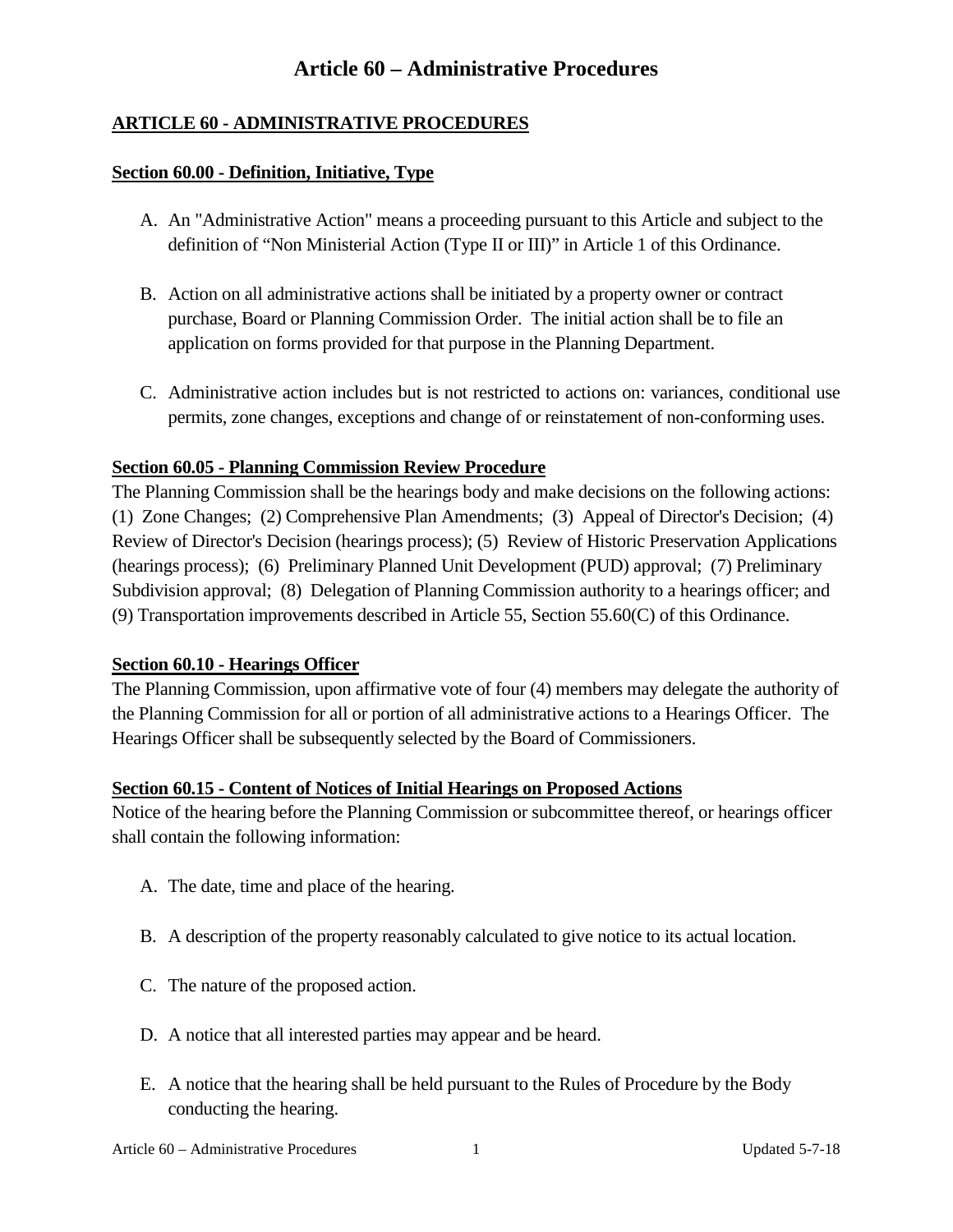Additional Matters in Notice - Where the application is made for a zone change, the Planning Director shall have the discretion to include in the notice of hearing that the hearing body may consider other zoning classifications other than that for which the application is made.

### **Section 60.20 - Notification of Hearing or Proposed Action**

The following notification shall be made:

- A. Notice shall be given in a newspaper of general circulation in the area affected at least ten (10) days prior to the date of hearing.
- B. The following shall receive personal notice by regular mail:
	- 1. The applicant.
	- 2. All property owners within:
		- (i) 100-feet of the property which is the subject of the notice when the subject property is wholly or in part within an urban growth boundary;
		- (ii) 250-feet of the property which is the subject of the notice where the subject property is outside an urban growth boundary and not within a farm or forest zone; or
		- (iii) 750-feet of the property which is the subject of the notice if such property is within a farm or forest zone and outside of an urban unincorporated areas or an urban growth boundary.
	- 3. Affected local, state and federal agencies, the cities of Hood River and Cascade Locks, and individuals who request such notice. Persons who request and pay the fee established by the Director shall receive notice.

For the purpose of personal notification, the records of the Department of Records and Assessments shall be used. Only those names appearing on the last tax rolls need be notified of the proposed action. The failure of the property owner to receive notification shall not invalidate the proceedings, providing a good faith attempt was made to notify persons entitled to personal notice.

## **Section 60.25 - Continuation of Hearings**

The hearing may be continued from time to time as necessary to gather additional information and no additional notice be given if the hearing is continued to a date certain.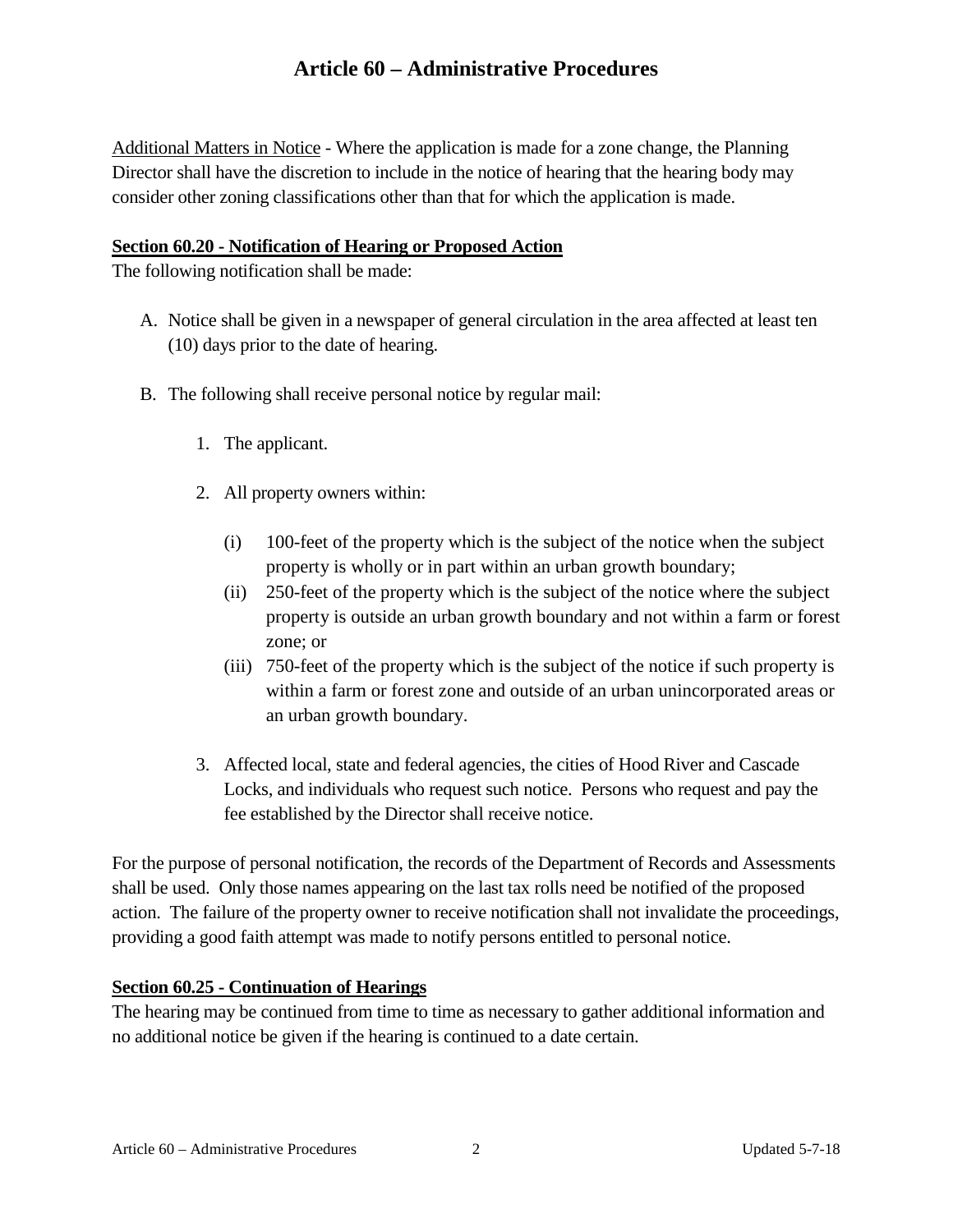### **Section 60.30 - Hearings on Proposed Action**

- A. Hearings on proposed actions shall be in accordance with the Rules of Procedure adopted by the hearings body for the conduct of hearings pursuant to this Ordinance.
- B. For land within an urban growth boundary, the hearings body or the hearings officer shall take final action on an application within 120 days after the application is deemed complete, and shall take final action on all other applications outside the urban growth boundary within 150 days after the application is deemed complete.
- C. Completeness Review: When an application is submitted, and received by the Planning Department, staff shall review the application for completeness. The completeness review shall be concluded within a reasonable period of time, not to exceed 30-days from the date the application was received.
	- 1. Incomplete application: If an application is determined to be incomplete, the Planning Department shall notify the applicant in writing, within 30-days of the date the application was received, to specify exactly what information is missing, and to allow the applicant up to 180-days from the date the application was initially received to submit a written response. The application shall be deemed complete for the purpose of initiating the land use action process when the Planning Department receives, in writing, one of the following:
		- (i) All of the missing information;
		- (ii) Some of the missing information and written notice from the applicant that no other information will be provided; or
		- (iii) Written notice from the applicant that none of the missing information will be provided.
	- 2. On the 181st day after first being received by the Planning Department, an incomplete application shall be void, if the applicant was notified of the missing information and failed to respond in writing as provided in C.1 above with no opportunity for a refund of the application fee.
	- 3. The statutory time limit for making a final local decision (120/150 days) may be extended, upon written request from the applicant, as long as the total of all such extensions does not exceed 215 days.
- D. The action may be to approve the application as submitted, to deny the application or to conditionally approve the application with conditions as may be necessary to carry out the Comprehensive Plan and as provided in Section 60.14. In all cases, the hearings body or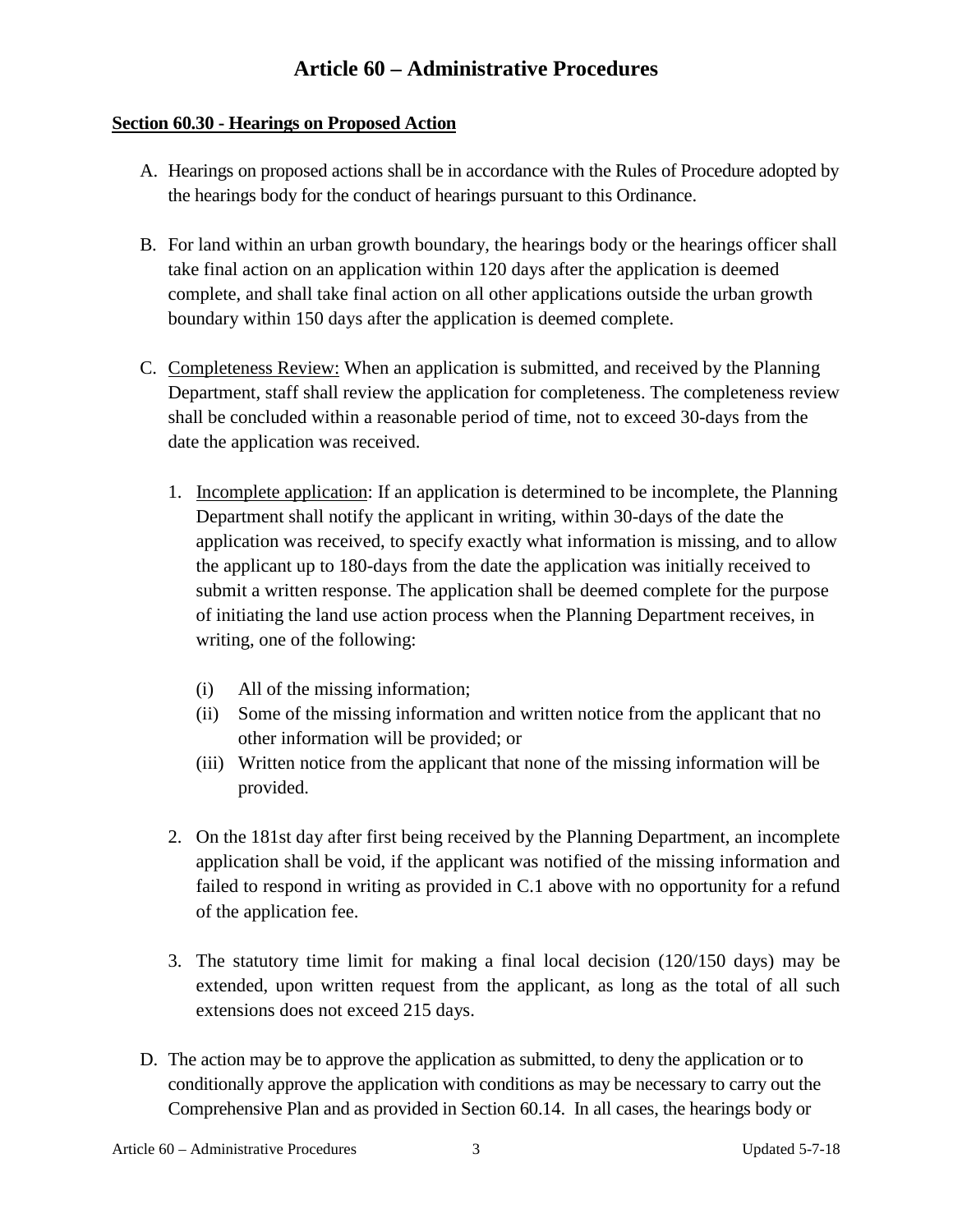officer shall state its decision upon the close of the hearing or upon continuance of the matter to a time certain.

### **Section 60.35 - The Burden of Proof**

The Burden of Proof is placed on the applicant seeking an action pursuant to the provisions of this Ordinance. Unless otherwise provided for in this article, such burden shall be to approve:

- A. Granting the request is in the public interest; the greater departure from present land use patterns, the greater the burden of the applicant.
- B. The public interest is best carried out by granting the petition for the proposed action, and that interest is best served by granting the petition at this time.
- C. The proposed action is in compliance with the Comprehensive Plan.
- D. The factors set forth in applicable Oregon Law were consciously considered. Also, consideration will be given to the following factors:
	- 1. The characteristics of the various areas of the County.
	- 2. The suitability of the subject area for the type of development in question.
	- 3. Trends in land development.
	- 4. Density of development.
	- 5. Property values.
	- 6. The needs of economic enterprises in the future development of the County.
	- 7. Access.
	- 8. Natural resources.
	- 9. Public need for healthful, safe and aesthetic surroundings and conditions.
- E. Proof of change in a neighborhood or community or mistake in the planning or zoning for the property under consideration are additional relevant factors to consider. In all cases, the hearings body or officer shall enter findings based upon the record before it, to justify its decision.

#### **Section 60.40 - No New Application**

If the application is denied no new application for the same or substantially similar action shall be filed for at least one-year from the date of final order on the action denying the application.

#### **Section 60.45 - Conditions of Approval**

The following limitations shall be applicable to conditional approval: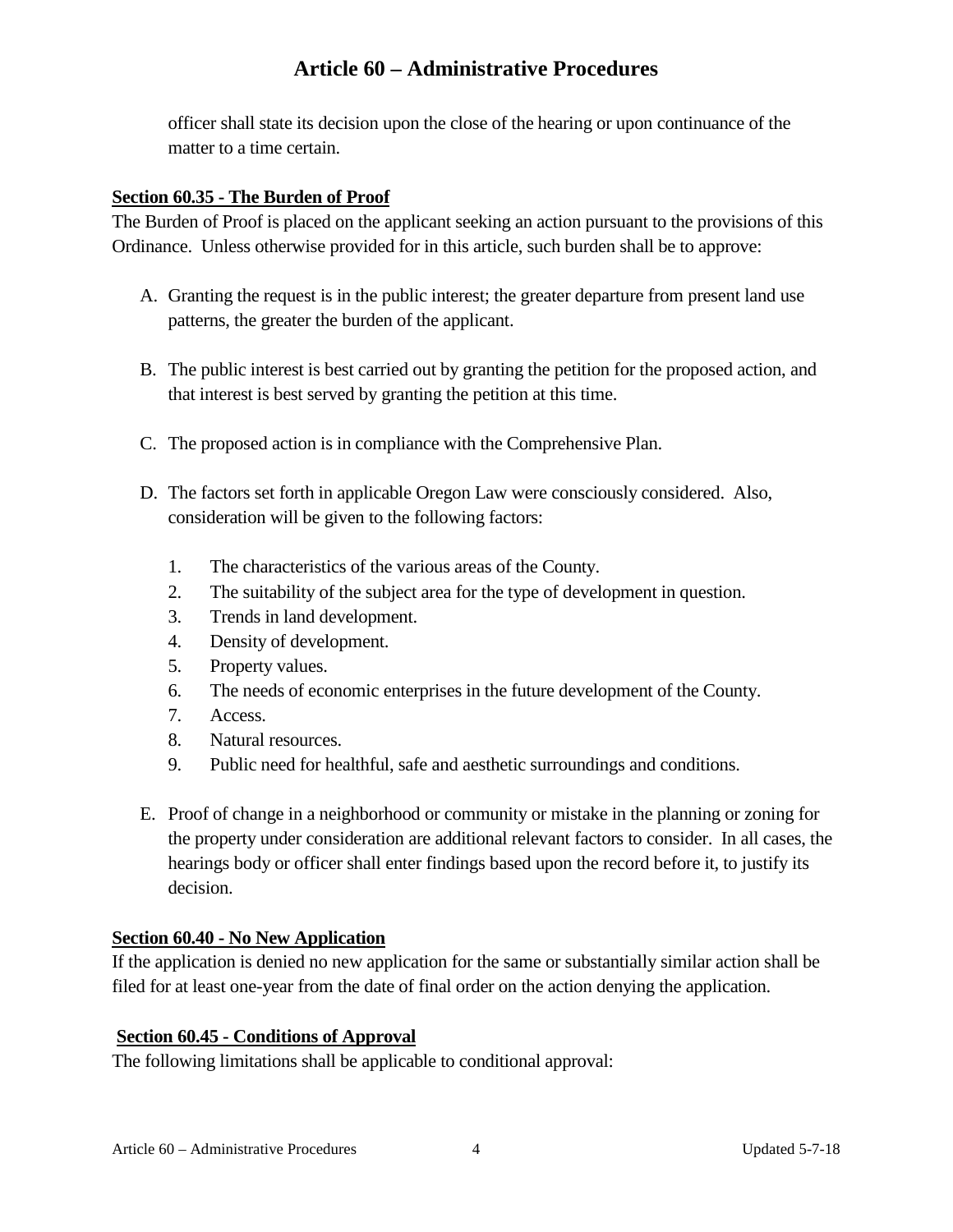- A. Conditions shall be fulfilled within the time set forth in the approval.
- B. Such conditions shall be reasonably conceived to fulfill public needs.
- C. Changes or alterations of conditions shall be processed as a new administrative action.
- D. Such conditions may be set forth in a contract executed between the Board, acting by and through its Chairman, and the property owner and any contract purchasers. If a contract is required, no building permit for the use applied for shall issue nor shall the use applied for be deemed approved until such properly executed contract is filed with the Director of Records and Assessments of Hood River County. Such a contract shall be properly signed and executed within 30 days after approval provided, however, that the Board may grant reasonable extensions in cases of practical difficulty. Such contract shall be enforceable against the signing parties, their heirs, successors and assigns by Hood River County by appropriate action in law or suit in equity.
- E. Failure to fulfill any condition within the time provided may be grounds for initiation of enforcement provision in Article 70, or revocation of the permit as provided in Article 1.
- F. A bond, in a form acceptable to the Planning Director, cashier's check or a cash deposit from the property owners or contract purchasers in such amount as will assure compliance with the conditions imposed pursuant to this article may be required. Such bond shall be posted at the same time the contract containing the conditions to approval is filed with the Director of Records and Assessments.

## **Section 60.50 – Evidence**

All evidence offered and not objected to may be received unless excluded by the hearings body or officer on its or his own motion. Evidence received at any hearing shall be of the quality that reasonable persons rely upon the conduct of everyday affairs. Evidence shall be received and notice may be taken of those facts in a manner similar to that provided for a contested case before state administrative agencies pursuant to ORS 183.450 except as otherwise provided herein.

All exhibits received shall be marked so as to provide identification upon review. Such exhibits shall be returned when the period for review has expired but shall otherwise be preserved by the Planning Director. Evidence may be reserved subject to a later ruling as to its administer ability.

## **Section 60.55 - Oath**

The hearings body or officer may place any person submitting testimony under oath or affirmation.